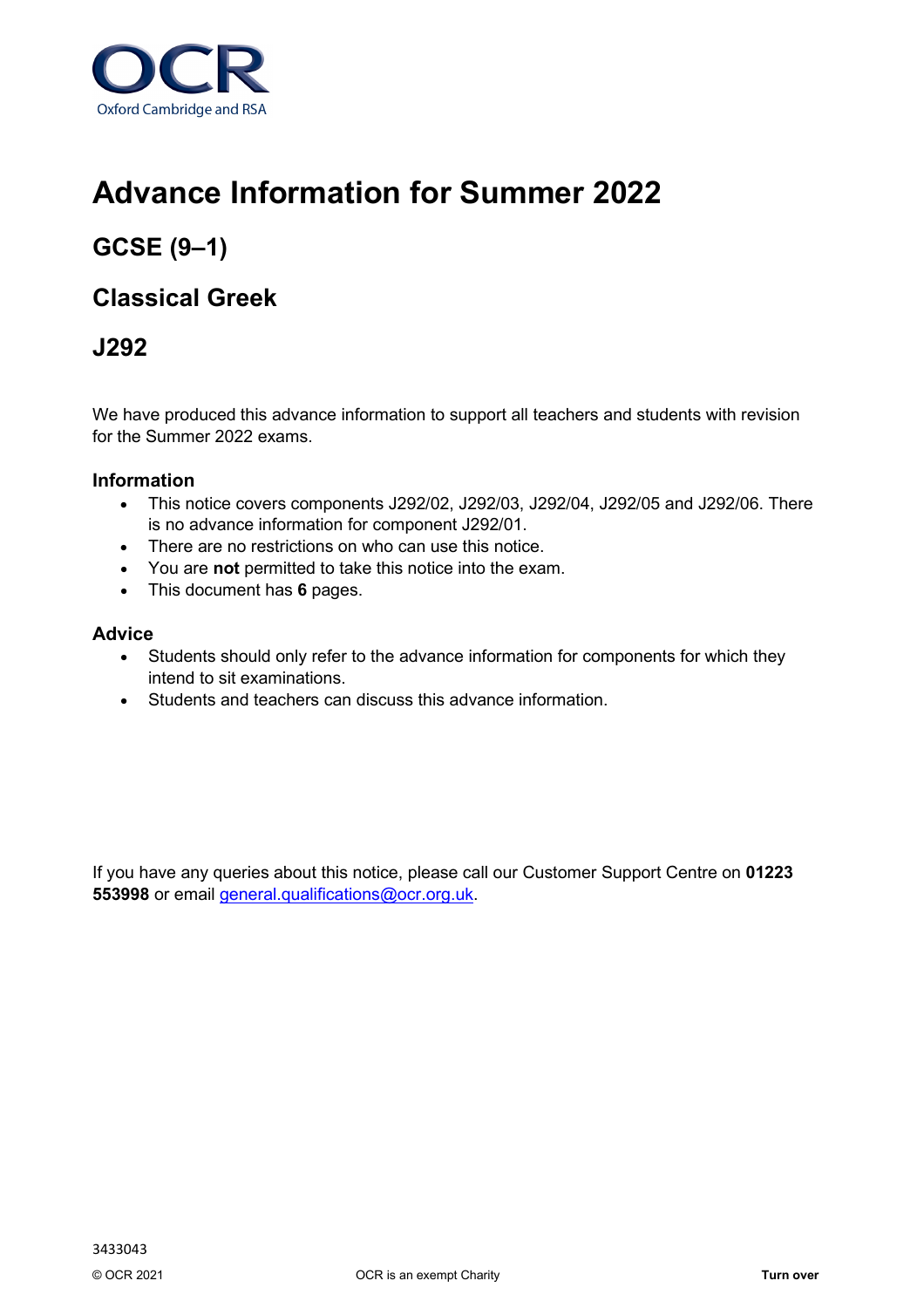#### **J292/02 Prose Literature A**

The passages in the exam will be taken from the sections of text detailed in this notice.

The rest of the prescribed text should be studied in English both to provide the necessary context and to prepare for the extended response question which will be based on the whole prescribed text.

#### **Line numbers for the OCR Anthology for Classical Greek GCSE are given as 'Anthology X–Y'.**

#### **Tales from Herodotus**

XV(B) (The Ethiopians)

- 1.1–21 (ἐβουλεύσατό ... κάδον): Anthology 1–21
- 1.28-33 (είς τούτους ... χρώμενος): Anthology 28-33
- 2.1–9 (λαβών ... πέδαι): Anthology 48–55
- 3.1–13 (άντερομένων ... χρώμενοι): Anthology 68–79

#### XX (The Power of Custom)

• 1–12 (ἕκαστοι ... ἐκέλευον): Anthology 106–116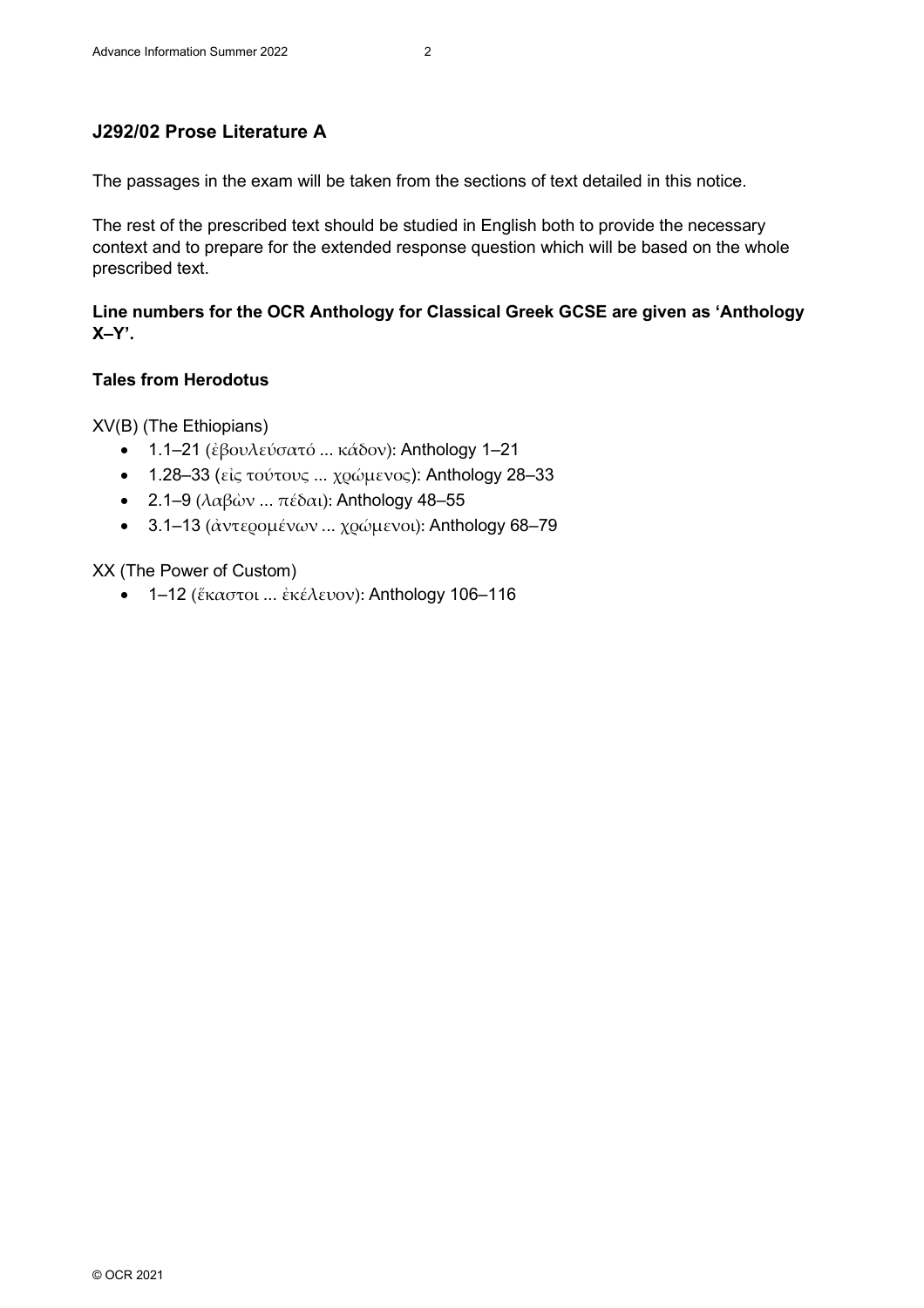### **J292/03 Prose Literature B**

The passages in the exam will be taken from the sections of text detailed in this notice.

The rest of the prescribed text should be studied in English both to provide the necessary context and to prepare for the extended response question which will be based on the whole prescribed text.

**Line numbers for the OCR Anthology for Classical Greek GCSE are given as 'Anthology X–Y'.**

#### **Lucian, Vera Historia**

- 10a.1–6 (αὐτὴ ... τὰς ἑκατόμβας): Anthology 1–7
- 10b.28–35 (τὰς δὲ ὁοιὰς ... ὀκτώ): Anthology 28–35
- 10c.46–52 (οὕτω μὲν ... ὥσπερ δρόσον): Anthology 47–53
- 11a.1–9 (ούπω ... την προσηγορίαν): Anthology 54–62
- 11b.10–20 (ἔτι δὲ ... ἐδεόμην): Anthology 62–74
- 12a.2–13 (Κινύρας ... κωλυθησόμενος): Anthology 83–94
- 12b.14–17 (ώς δε εδόκει ... ανήχθησαν): Anthology 95–98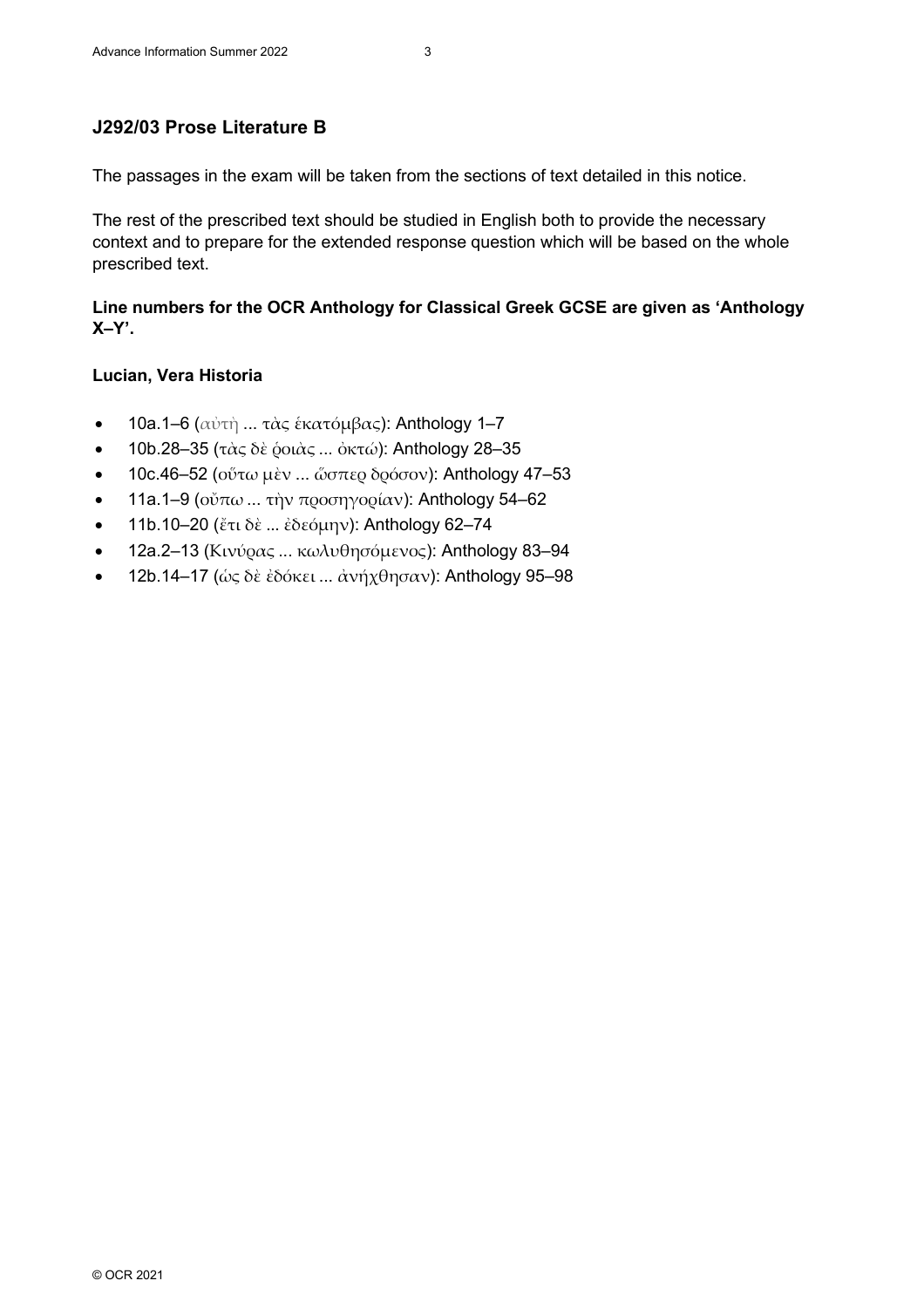### **J292/04 Verse Literature A**

The passages in the exam will be taken from the sections of text detailed in this notice.

The rest of the prescribed text should be studied in English both to provide the necessary context and to prepare for the extended response question which will be based on the whole prescribed text.

**Line numbers for the OCR Anthology for Classical Greek GCSE are given as 'Anthology X–Y'.**

#### **Homer,** *Iliad* **Book 3**

Lines 1–20, 59–70, 88–112. Anthology 1–20, 59–70, 88–112.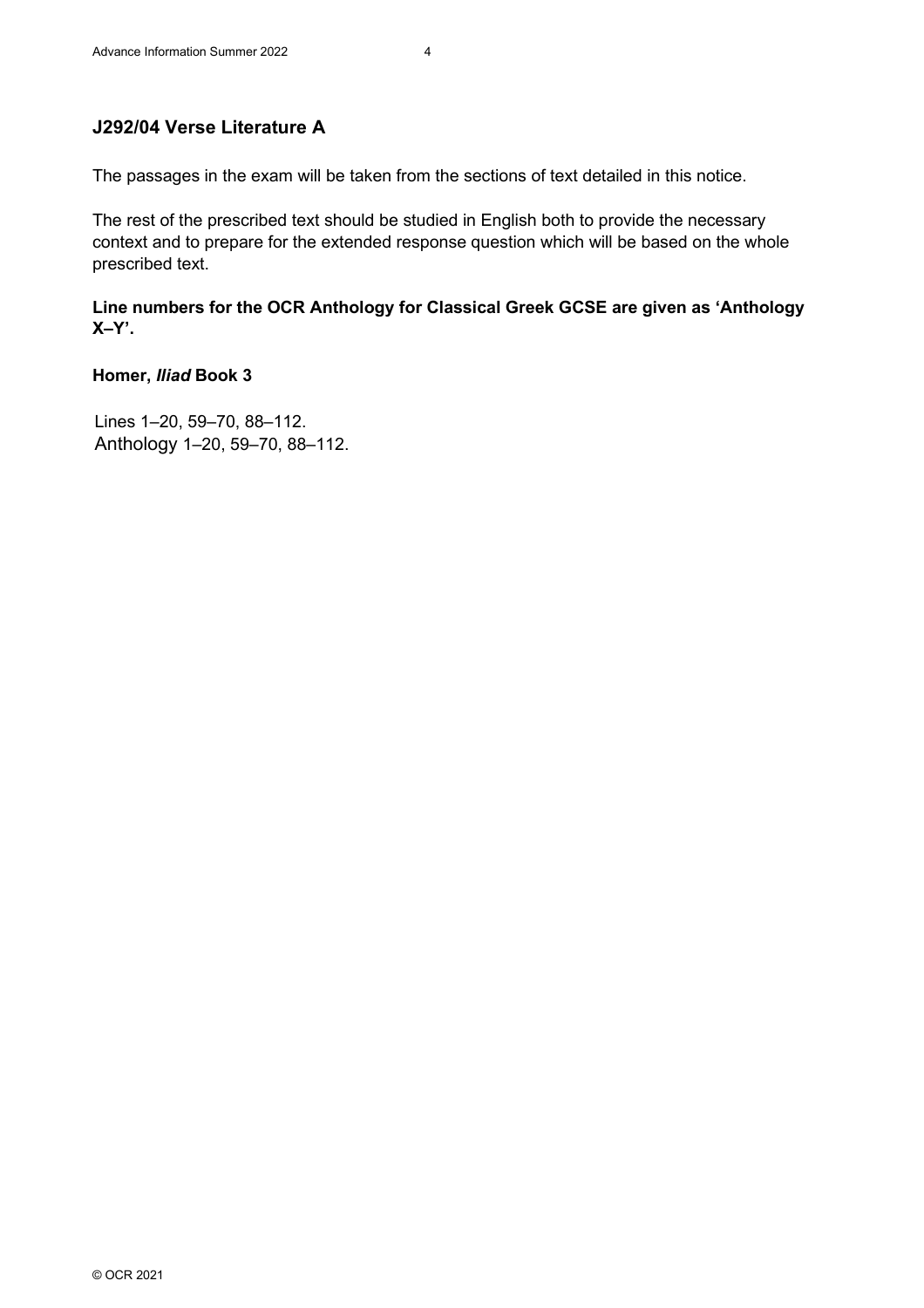#### **J292/05 Verse Literature B**

The passages in the exam will be taken from the sections of text detailed in this notice.

The rest of the prescribed text should be studied in English both to provide the necessary context and to prepare for the extended response question which will be based on the whole prescribed text.

**Line numbers for the OCR Anthology for Classical Greek GCSE are given as 'Anthology X–Y'.**

#### **Euripides,** *Electra*

Lines 237–269, 288–293, 302–310, 314–325. Anthology 23–55, 74–79, 88–96, 100–111.